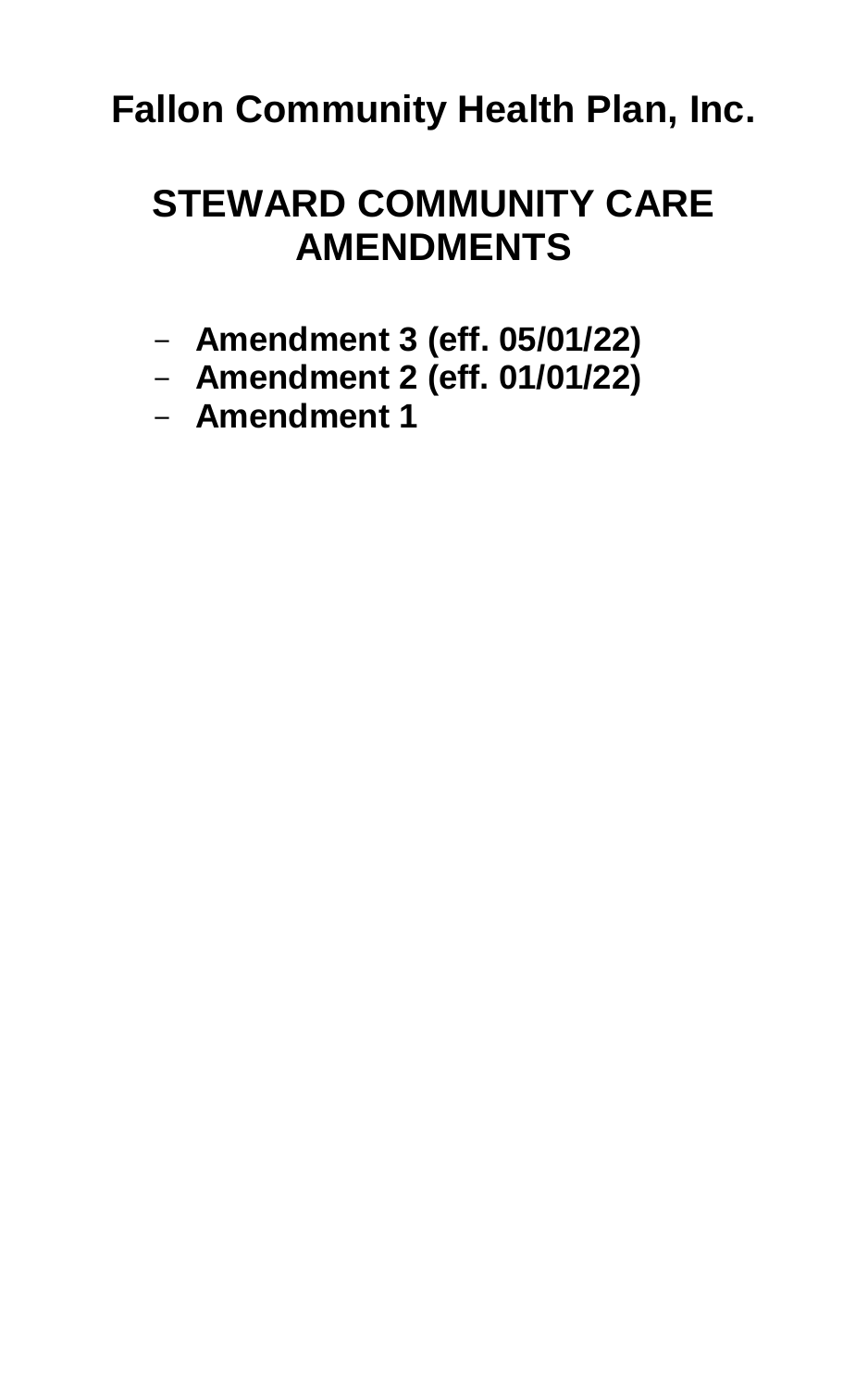# **AMENDMENT 3**

<span id="page-1-0"></span>This is part of your Steward Community Care *Member Handbook/Evidence of Coverage* Form #20-730-030 Effective May 1, 2022

This amendment changes certain sections of your Steward Community Care Member Handbook/Evidence of Coverage. Please read it carefully and keep it with your handbook. The information in this amendment replaces any information in your handbook, Schedule of Benefits or prior amendments that conflicts with it. If you have questions about this amendment, please contact the Customer Service Department at 1-800-868-5200 (TRS 711). Representatives are available Monday, Tuesday, Thursday and Friday from 8 a.m. to 6 p.m. and Wednesday from 10 a.m. to 6 p.m.

Your *Member Handbook/Evidence of Coverage* has been amended to include information on the following:

1. Prescription medication

The following changes apply to your *Member Handbook/Evidence of Coverage*:

#### **Prescription medication**

Under **Where you can fill your prescription** in the **Prescription medication** section (Amendment 2), replace the entire section with the following:

You can fill your prescription at a network pharmacy, a network mail-order pharmacy, or a network specialty pharmacy. (Please note that there are some medications that are not available through the mail-order program). Some medications may only be available through the network specialty pharmacy. (See **Dispensing**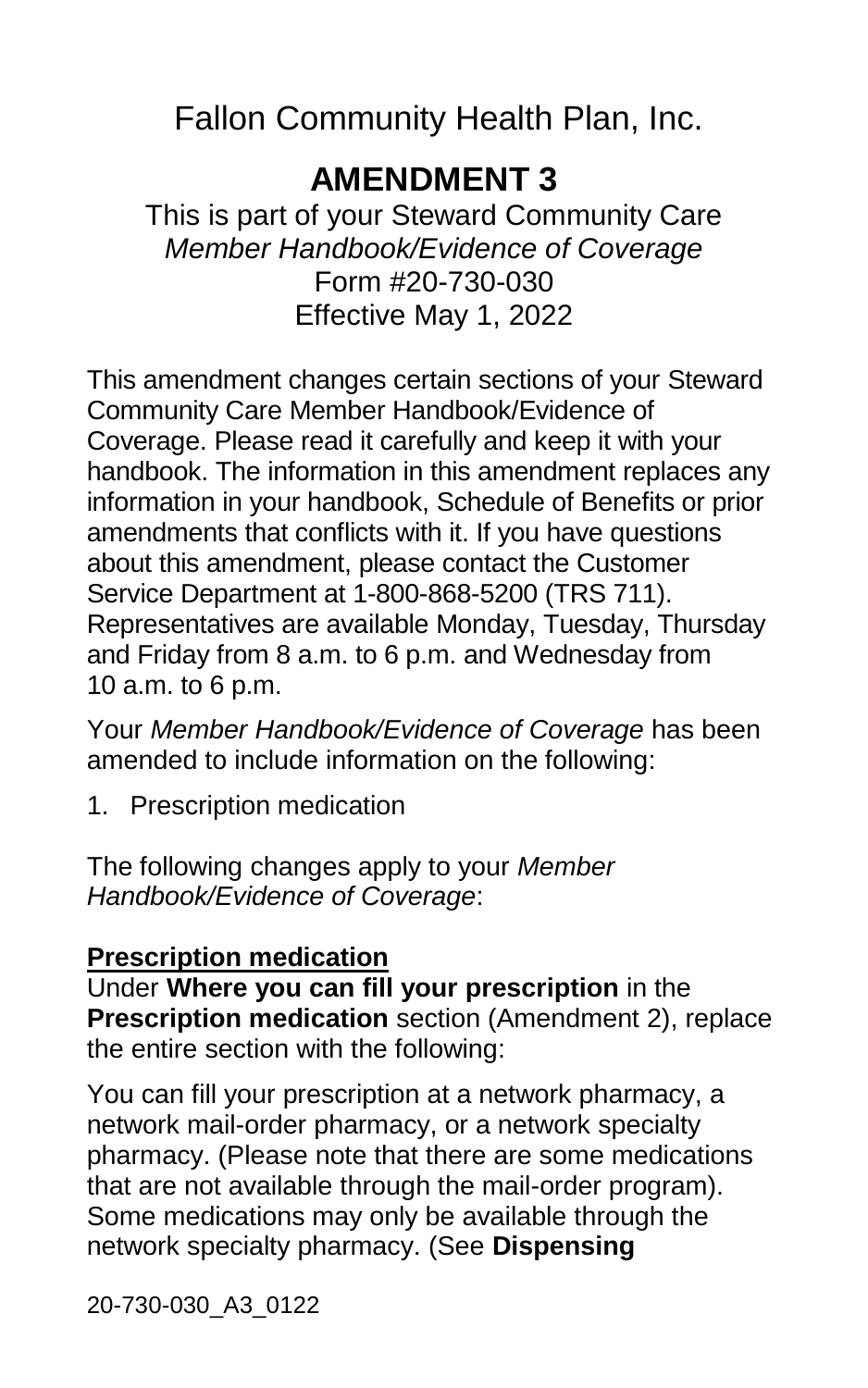Steward Community Care **Amendment 3** 

**Limitations** for more information.) We may allow a onetime fill of one specialty drug at a local pharmacy; after this one-time fill, you will receive a letter and a call to set up delivery of your drug through the specialty pharmacy network. All other specialty drugs will be required to be filled within the specialty pharmacy network; there will be no allowance for a retail fill at a local pharmacy. See your *Steward Community Care Provider Network* directory for a list of network pharmacies or visit fallonhealth.org.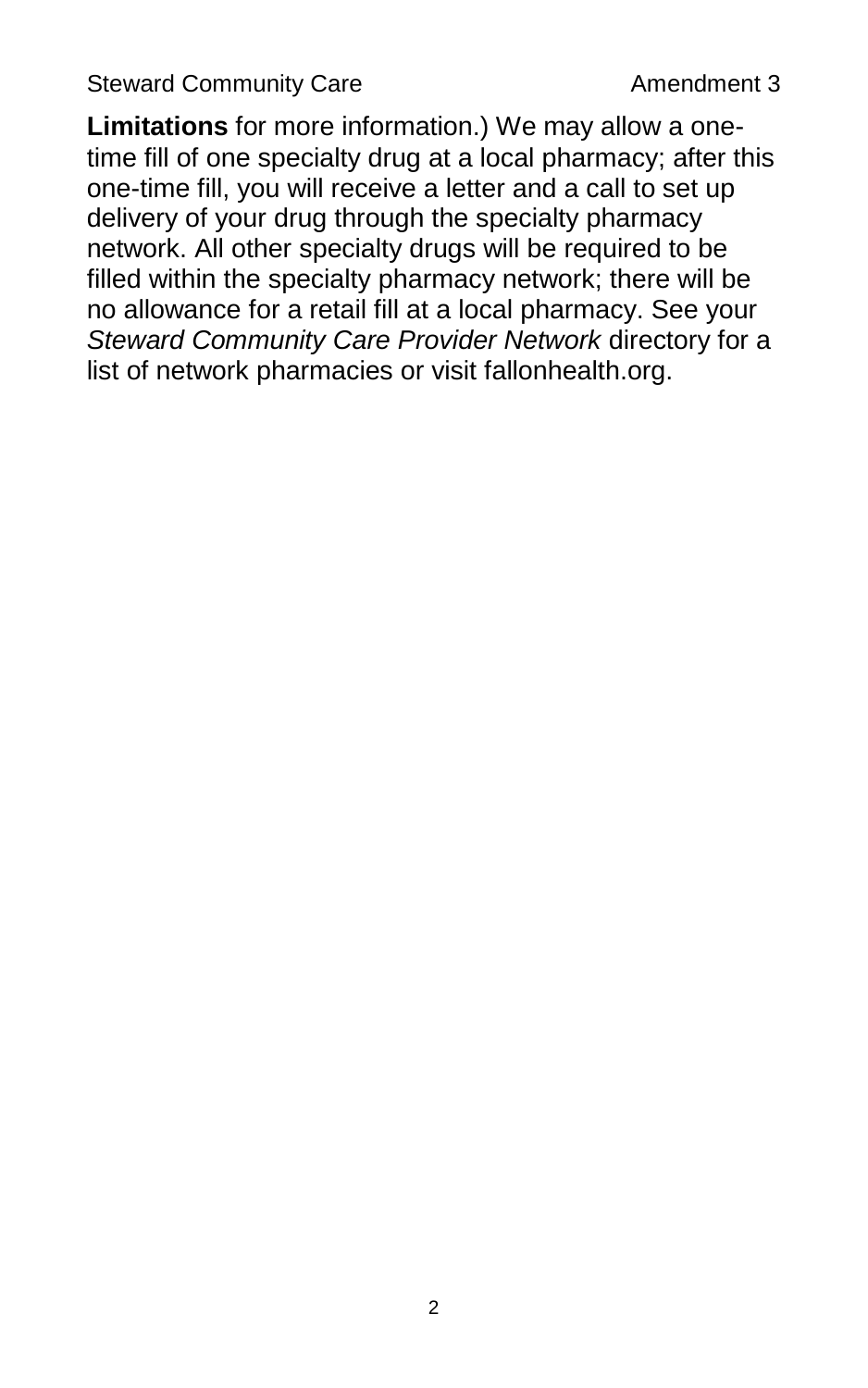# **AMENDMENT 2**

<span id="page-3-0"></span>This is part of your Steward Community Care *Member Handbook/Evidence of Coverage* Form #20-730-030 Effective January 1, 2022

This amendment changes certain sections of your Steward Community Care Member Handbook/Evidence of Coverage. Please read it carefully and keep it with your handbook. The information in this amendment replaces any information in your handbook, Schedule of Benefits or prior amendments that conflicts with it. If you have questions about this amendment, please contact the Customer Service Department at 1-800-868-5200 (TRS 711). Representatives are available Monday, Tuesday, Thursday and Friday from 8 a.m. to 6 p.m. and Wednesday from 10 a.m. to 6 p.m.

Your *Member Handbook/Evidence of Coverage* has been amended to include information on the following:

- 1. The claims process
- 2. Emergency and urgent care
- 3. Prescription medication
- 4. Telehealth services
- 5. Other plan benefits and features

The following changes apply to your *Member Handbook/Evidence of Coverage*:

#### **The claims process**

Under **Claims for Pharmacy Services** in **The claims process** section, replace the entire section with the following:

Pharmacy reimbursement requests must be submitted within 1 year of date of service. Send claims to:

20-730-030\_A2\_0921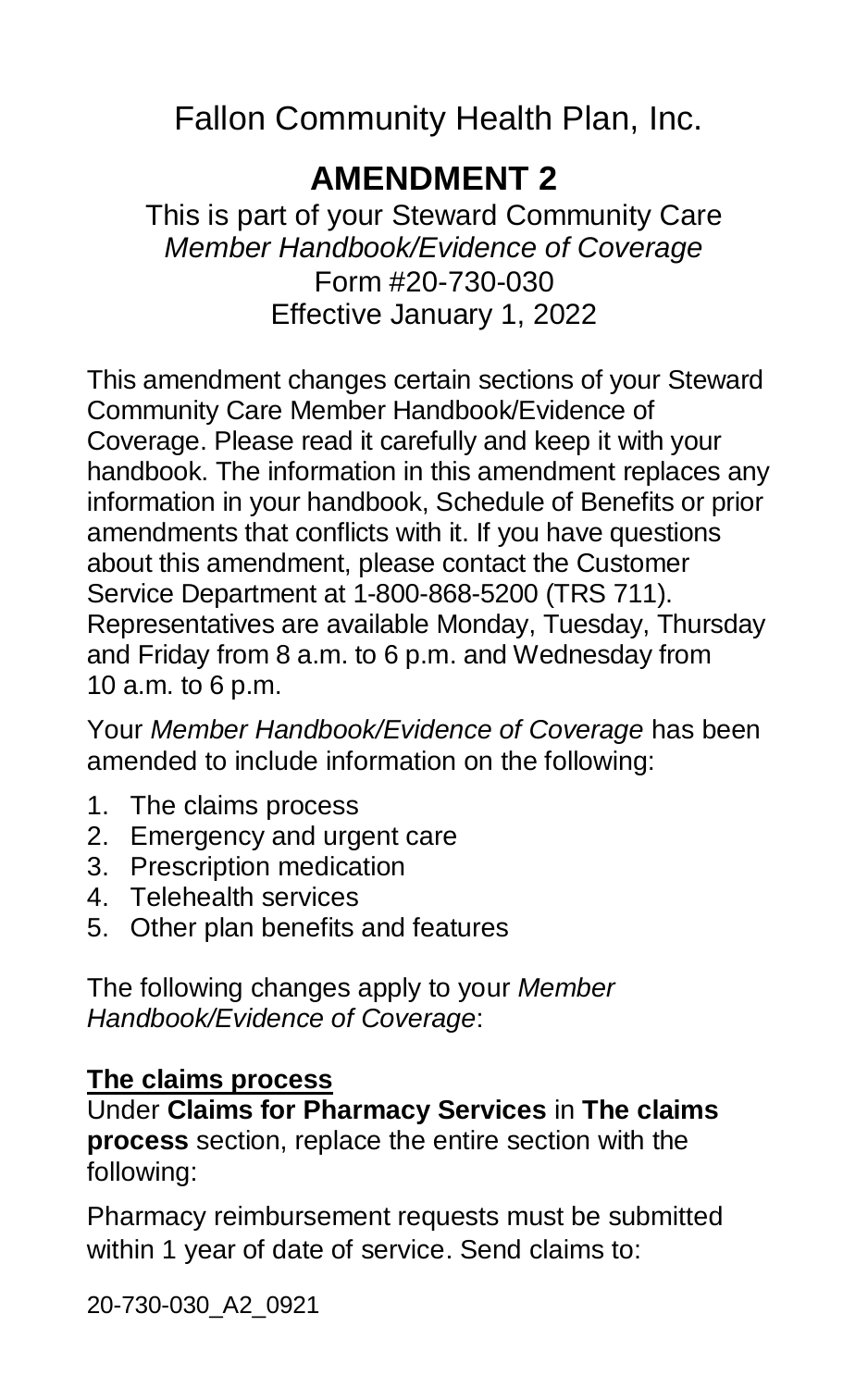Write: OptumRx PO Box 650334 Dallas, TX 75265

Submit through OptumRx Portal: optumrx.com

#### **Emergency and urgent care**

Under **Emergency and urgent care** in the **Description of benefits** section, under **Covered services** remove the following:

6. Telemedicine visits with physicians through an agreement exclusively with Teladoc. Visits are performed by phone, video, or mobile app. These visits are used to diagnose, treat and prescribe medications (if necessary) for common health issues such as sinus problems, bronchitis, allergies, cold and flu symptoms, respiratory infection, or ear infection.

Teladoc does not replace your primary care physician; it is a convenient option for care. Please visit the Fallon Health website for URL link and additional information on Teladoc. See your Schedule of Benefits for cost-sharing information.

Add the following:

6. Fallon Health will cover telemedicine visits with physicians through an approved telehealth vendor. Visits are performed by phone, video, or mobile app. These visits are used to diagnose, treat and prescribe medications (if necessary) for common health issues such as sinus problems, bronchitis, allergies, cold and flu symptoms, respiratory infection, or ear infection. Please visit the Fallon Health website for information on the approved telehealth vendor, including a URL to access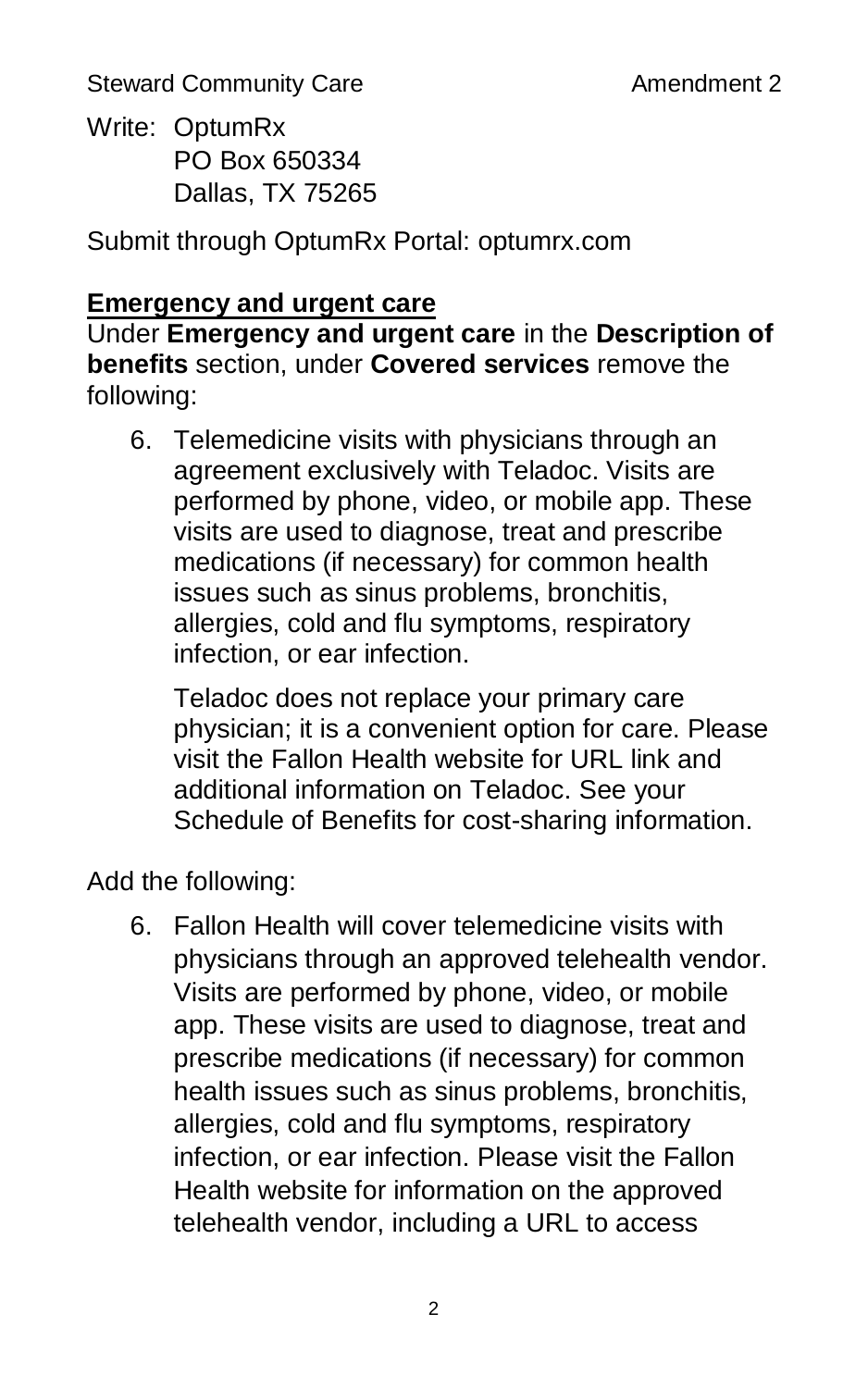services from the vendor. See your Schedule of Benefits for cost-sharing information.

Visits with the approved telehealth vendor do not replace your primary care physician; they are a convenient option for urgent care. Your primary care physician may also offer telehealth services. See the **Telehealth services** section of this *Member Handbook/Evidence of Coverage*, and the Telehealth section of your Schedule of Benefits, for benefit and cost-sharing information.

#### **Prescription medication**

Under **Where you can fill your prescription** in the **Prescription medication** section, replace the entire paragraph with the following:

You can fill your prescription at a network pharmacy, a network mail-order pharmacy, or a network specialty pharmacy. (Please note that there are some medications that are not available through the mail-order program). Some medications may only be available through the network specialty pharmacy. (See **Dispensing Limitations** for more information.) We may allow a onetime fill of a specialty drug at a local pharmacy; after the one-time fill, you will receive a letter and a call to set up delivery of your drug through the specialty pharmacy network. See your *Steward Community Care Provider Network* directory for a list of network pharmacies or visit fallonhealth.org.

Under **Opioid Management Program**, replace the entire section with the following:

Opioid painkillers provide needed relief to those with acute or chronic pain. But given their potential for harm, and the very real – and pervasive – problem of misuse and use, ensuring appropriate use is more critical now than ever before. Our standard opioid management program is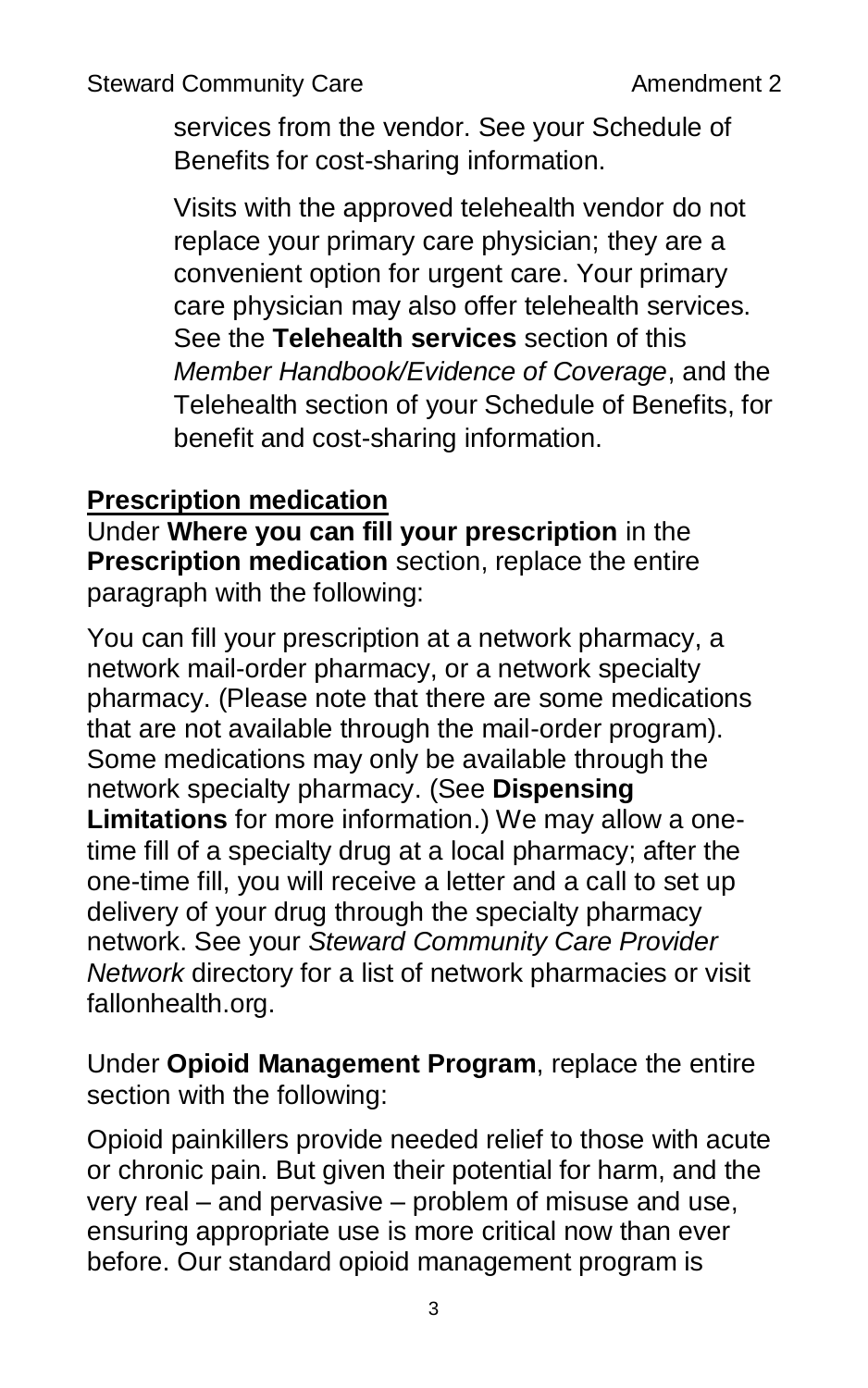aligned with the "Guideline for Prescribing Opioids for Chronic Pain" issued by the Centers of Disease and Prevention (CDC) in March 2016 and includes:

# **Inappropriate Drug Therapy Combinations**

The pharmacy may need to contact your prescriber to resolve these issues:

- Opioids & Medication Assisted Treatment (MAT): reject for an opioid claim secondary to a MAT drug (includes only buprenorphine-combination products)
- Opioids & Benzodiazepine: reject for an opioid drug if the member has an existing claim for a benzodiazepine and vice versa
- Opioids & Prenatal Vitamin: reject for an opioid drug if the member has an existing claim for a prenatal vitamin claim and vice versa

# **Inappropriate opioid quantities or dosing**

The pharmacy may need to contact your prescriber to resolve these issues:

- Members already on opioids: reject for a cumulative Short Acting Opioid/Long Acting Opioid dose check for >90 MME\*/day
- Members new to opioids: reject for a cumulative Short Acting Opioid/Long Acting Opioid dose check for >50 MME\*/day
- Members new to opioids: reject for Short Acting Opioid prescriptions for >7-day supply
- Members new to opioids: reject for a Long Acting Opioid with no paid claim for a Short Acting Opioid

#### **The following requires prior authorization from your prescriber:**

 Members already on opioids: Prior Authorization required for a cumulative Short Acting Opioid/Long Acting Opioid dose check for >180 MME\*/day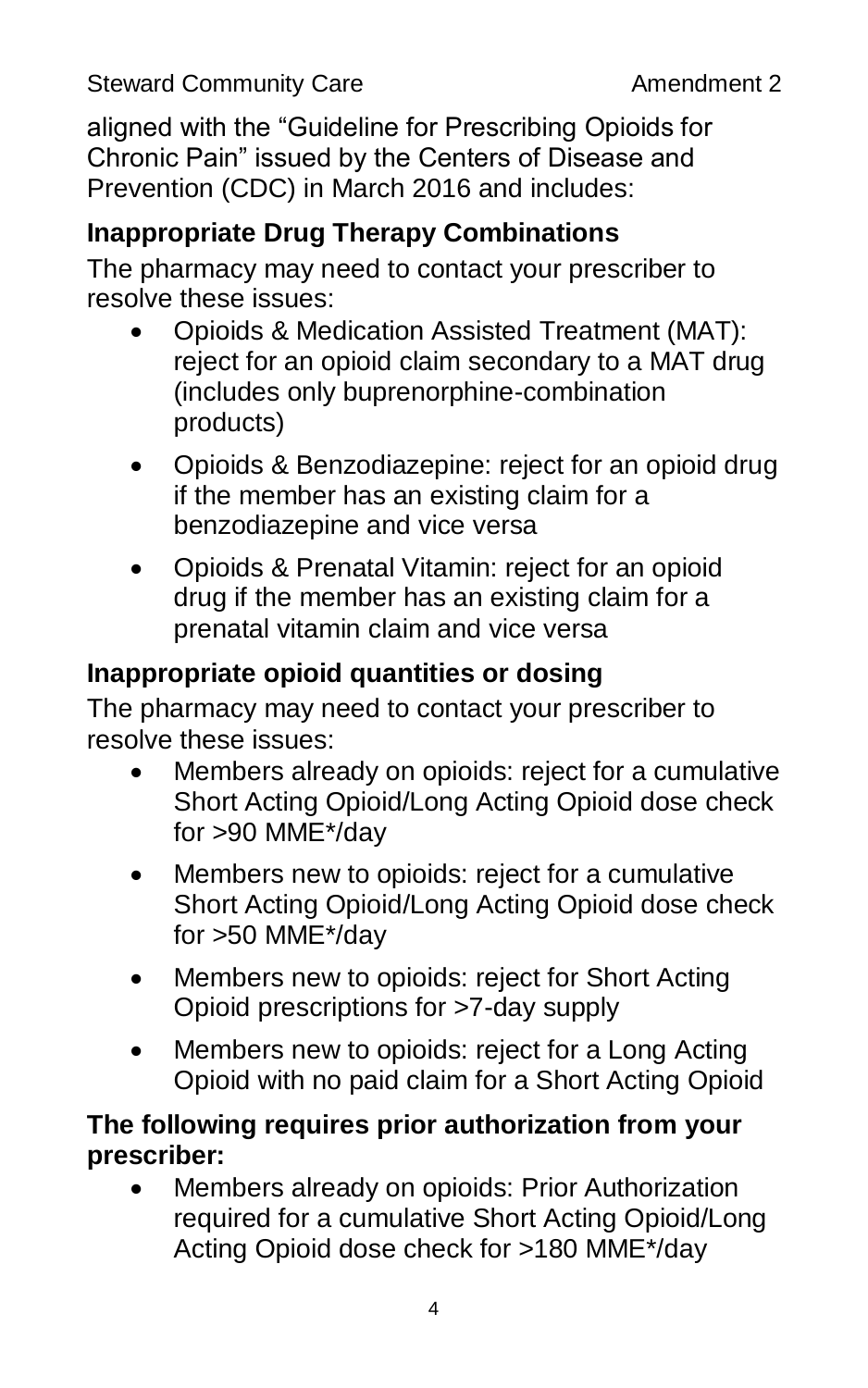# **Therapeutic Dose Limit**

The pharmacy may need to contact your prescriber to resolve this issue:

 Cumulative acetaminophen dose check (with opioid-containing drugs) >4 grams/day (reject)

# **Refill Threshold**

 This edit narrows the refill window for Schedule II-V controlled drugs to a 90% threshold at retail pharmacy and 80% at mail order

# **Opioid Management Edits**

The following require prior authorization from your prescriber if exceeding the limit:

- Members new to opioids: Short Acting Opioids maximum 50 MME\*/day
- Members new to opioids: Short Acting Opioids 7 day supply limit
- Members already on opioids: Short Acting Opioids maximum 90 MME\*/day
- All members: use of Short Acting Opioids required before Long Acting Opioids
- All members: Quantity Limits on all Long Acting Opioids based on FDA maximum dosing frequency (i.e. once daily)
- All members: Maximum 2 opioid fills within a 60 day time period

# **Pediatric (≤19 years of age) Edits**

The following require prior authorization from your prescriber if exceeding the limit:

- All pediatric members: PA required for all opioid containing cough and cold medications
- Pediatric members new to opioids: 3-day supply limit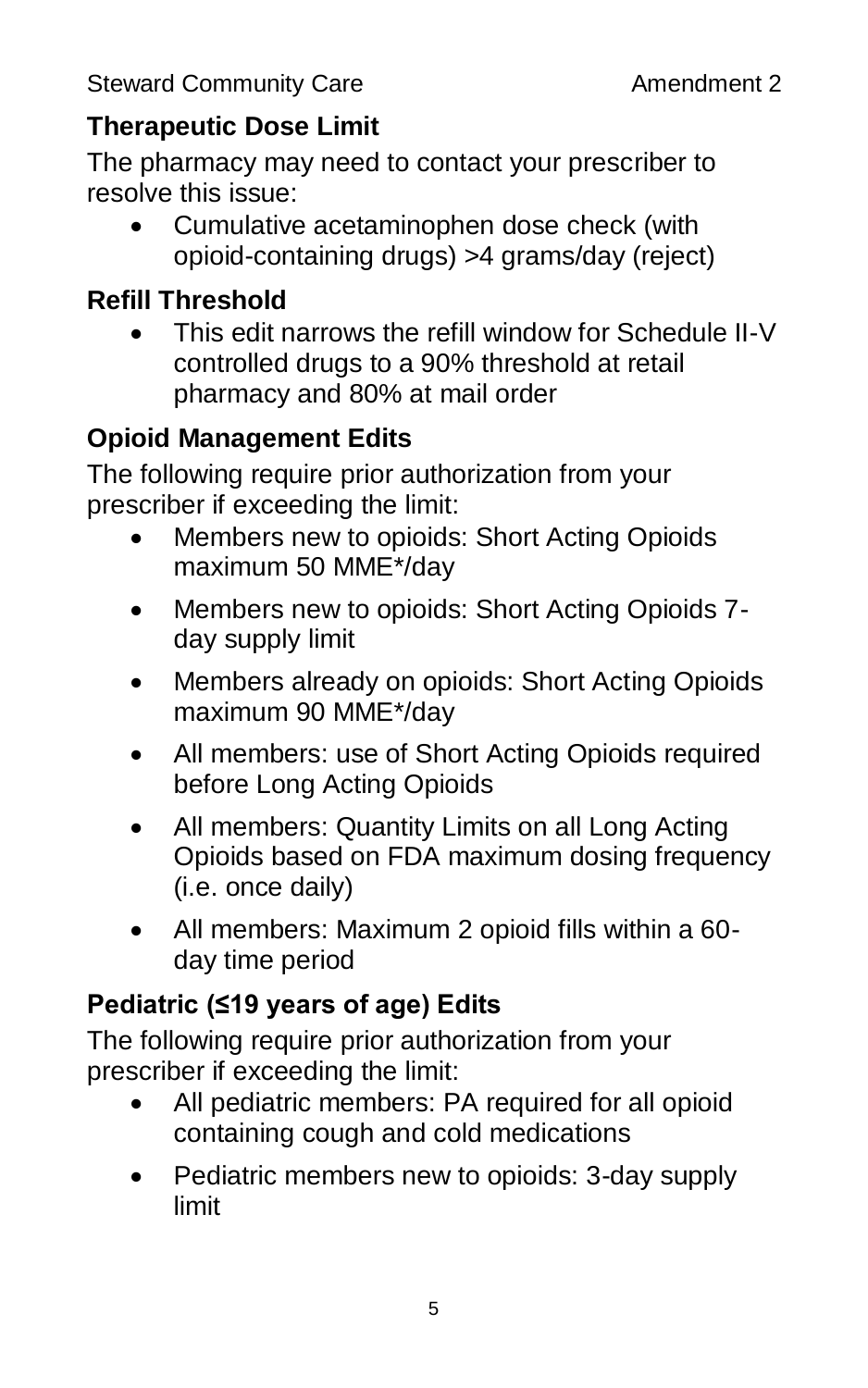\*Morphine Milligram Equivalents are a way to compare different opioid medications based on their strength as compared to morphine.

Under **Mail-order prescriptions**, replace the second paragraph with the following:

When you fill your prescription through our mail-order program, you may order up to a 90-day supply of most medications. Certain opioid medications are limited to a 30-day supply at mail-order. Certain narcotic medications cannot be filled for a 90-day supply per Massachusetts law. Per Massachusetts state law, certain contraceptives may be available for up to a 12 month supply. You will be responsible for the appropriate cost-sharing amount, as noted in your Schedule of Benefits. Medications required to be obtained from the network specialty pharmacy (noted as "SP" on the on-line formulary) can only be obtained up to a one-month supply at a time. (See **Dispensing Limitations** for more information.)

Under **Prior Authorization Process**, replace the first paragraph with the following:

Prior authorization (PA) is required for any medication (including compounds) exceeding the cost threshold and any medication noted with a "PA", "QL", or "ST" on the Fallon Health formulary. A PA may also be required for a drug that exceeds our Opioid Management Strategy limits (See **Opioid Management Program** for more information) and for formulary exception requests. Before we will pay for these medications, your provider must fill out a Fallon Health prescription prior authorization form. This form will be reviewed by clinical pharmacists and compared to our clinical criteria. Requests are processed within 2 business days from the date of receipt of a complete request. Both the provider and member will receive written confirmation of approval or denial of the request. If the request is approved, you may fill your prescription at a network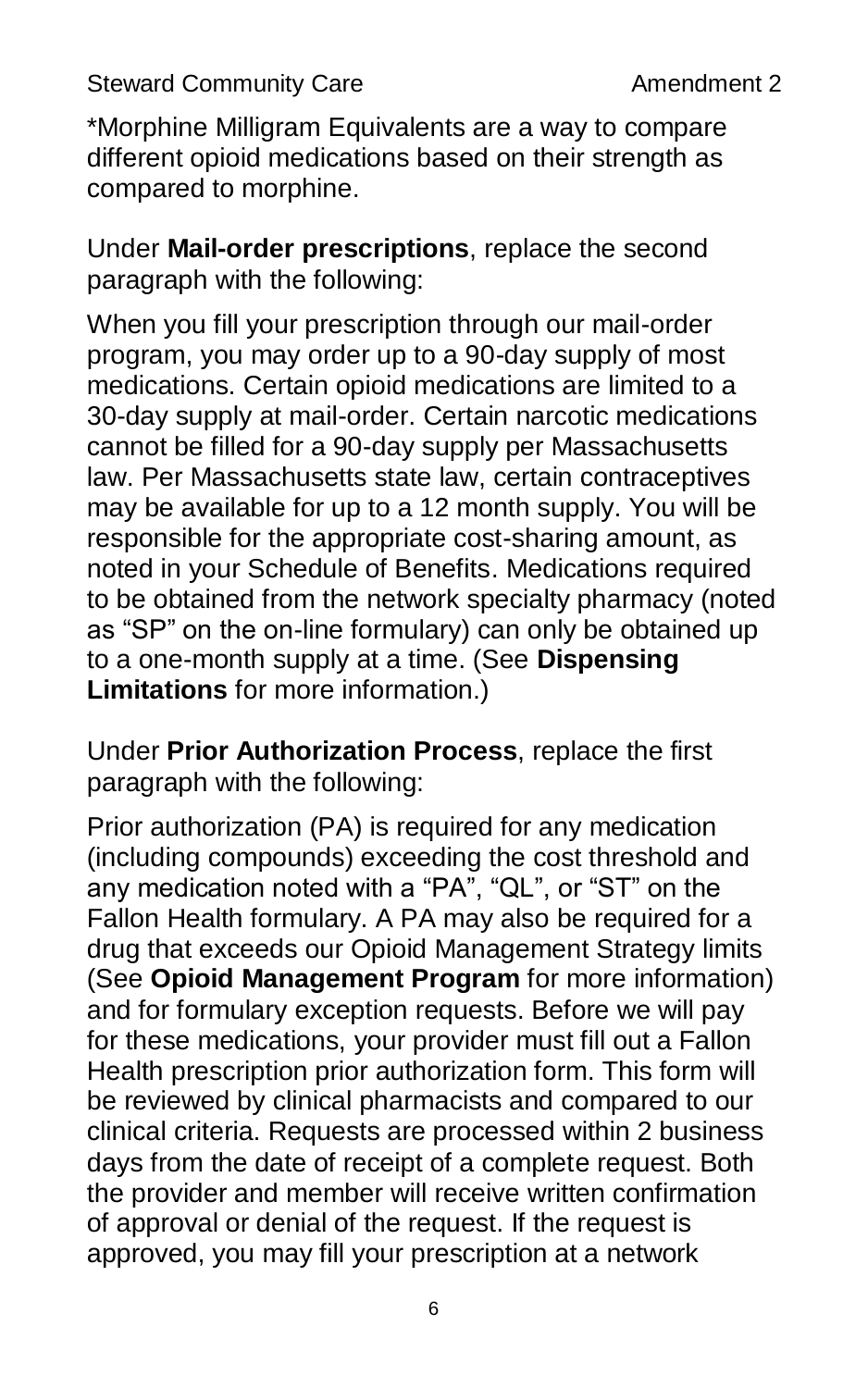pharmacy. If the request is denied, you and your provider will receive detailed denial information that includes your rights to appeal our decision.

Under **Exception Request for Contraceptives**, replace the entire paragraph with the following:

Generic contraceptives are covered in full. Brand name contraceptives generally require cost sharing such as a copayment. However, if your attending provider indicates you must use an FDA-approved brand contraceptive due to medical necessity you may make an exception request to have the brand name contraceptive covered with no cost sharing. Your attending provider should submit a PA to Fallon per the normal PA process and request an exception request for contraceptive cost sharing due to medical necessity. Examples of medical necessity include severity of side effects, differences in permanence and reversibility of contraceptives, and ability to adhere to appropriate use of the item or service.

Under **Non-Covered Items**, replace the entire section with the following:

#### *Non-Formulary:*

Medications not on the formulary are considered nonformulary and are not covered.

#### *Exclusions:*

Medications listed below under "**Related Exclusions**" are considered excluded and are not covered.

> If your provider feels that the medications on our formulary are not appropriate for your condition there is an exception request process available. Your prescriber must support the request by providing a statement that provides justification for supporting the need for the excluded drug to treat your condition, including a statement that all covered formulary drugs on any tier will be or have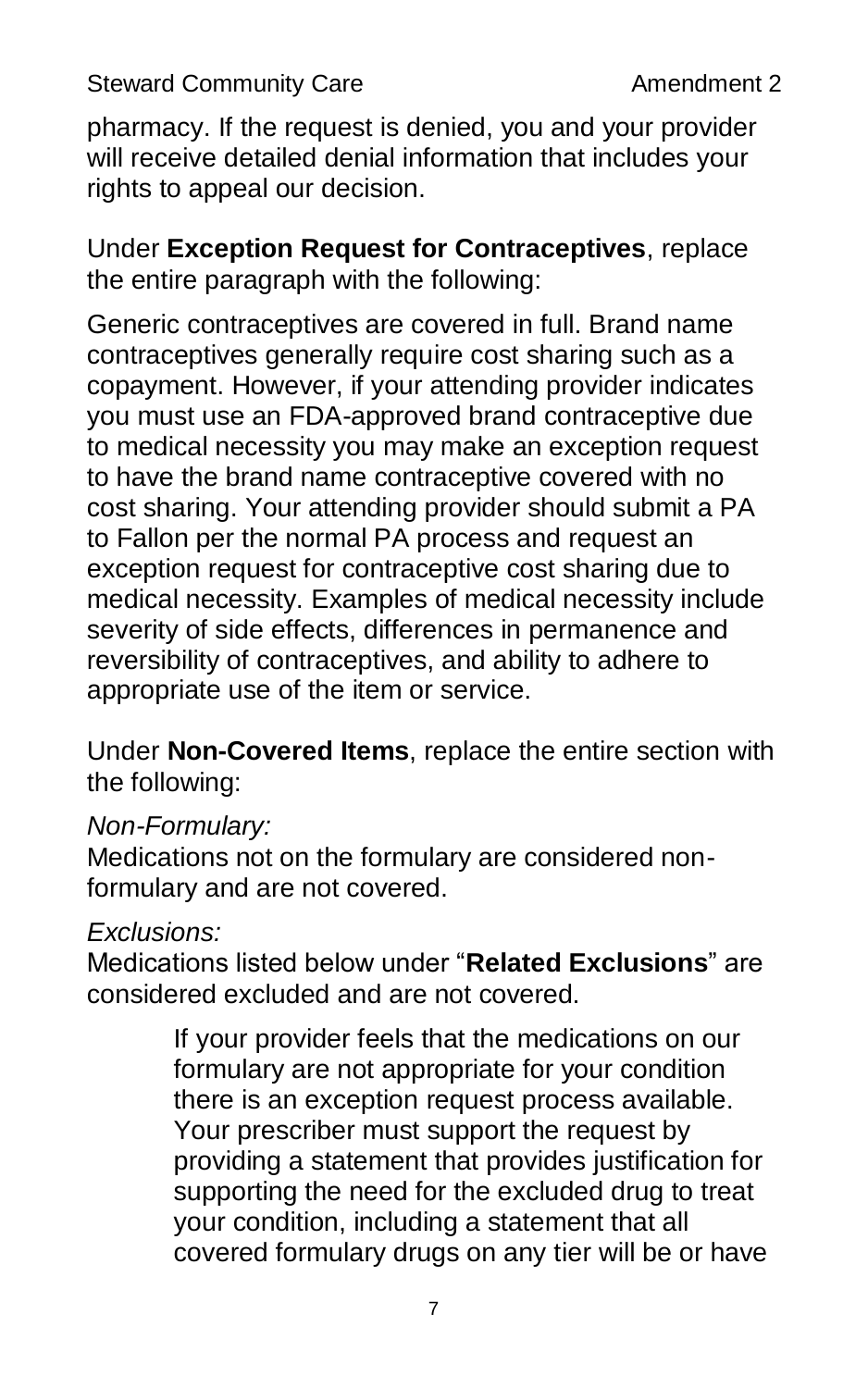been ineffective, would not be as effective as the excluded drug, or would have adverse effects. This request must be approved by Fallon Health before we will pay for the drug. Your attending provider should submit a PA to Fallon per the normal PA process and request an exception request. You or your prescribing physician may make an expedited exception request if exigent circumstances exist. Exigent circumstances exist when you are suffering from a health condition that may seriously jeopardize your life, health, or ability to regain maximum function or when you are undergoing a current course of treatment using a non-formulary drug. You will be notified within 72 hours of receipt of information sufficient to begin our review for a standard request, or 24 hours of receipt of information sufficient to begin our review for an expedited request. If you disagree with the decision on your standard or expedited exception request above, you may file an external exception request. To file a standard or expedited external exception request please contact Fallon Health at 1-800-333- 2535 or email us at grievance@fallonhealth.org. We will forward your external exception request to an independent review organization for a review and determination. The same standards and time frames outlined above will apply to standard and expedited external review requests.

If approved, a non-formulary or excluded drug will incur a copay associated with your highest generic (if the drug is a generic) or brand (if the drug is a brand) copay tier.

#### **Telehealth services**

After **Skilled nursing facility** in the **Description of benefits** section, add the following: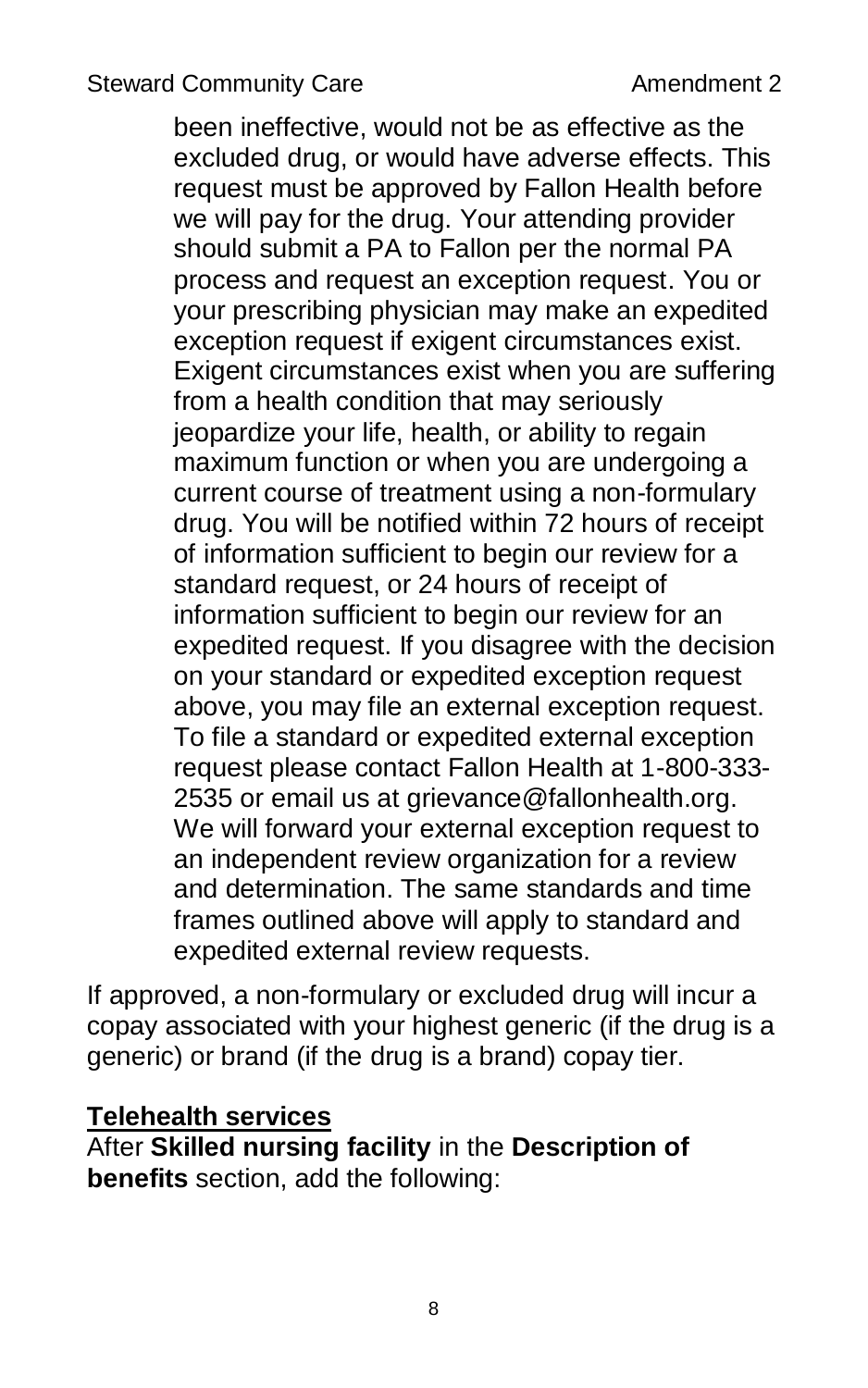## **Telehealth Services**

The plan provides coverage for clinically appropriate, medically necessary health care services delivered via telehealth by plan providers, when:

- 1. The health care services are covered when provided in-person, and
- 2. The health care services may be appropriately provided through the use of telehealth.

Telehealth is defined as the use of synchronous or asynchronous audio, video, electronic media or other telecommunications technology, including, but not limited to interactive audio video technology; remote patient monitoring devices; audio-only telephone and online adaptive interviews, for the purpose of evaluating, diagnosing, consulting, prescribing, treating or monitoring a plan member's physical health, oral health, mental health or substance use disorder condition. Most specialist visits require a PCP referral and some specialty services require prior authorization. (See **Obtaining specialty care and services** for additional information.)

**Note:** Not all providers offer a telehealth option. Please contact the providers' office to find out if they offer telehealth services.

#### **Covered services**

The following services may be delivered via telehealth by plan providers:

- 1. Office visits with your primary care provider (PCP)
- 2. Office visits with a specialist
- 3. Office visits for the evaluation, diagnosis, treatment or management of a mental health, developmental or substance use disorder
- 4. Chronic disease management services, i.e., establishment, implementation, revision, or monitoring of a comprehensive care plan for members with multiple (two or more) chronic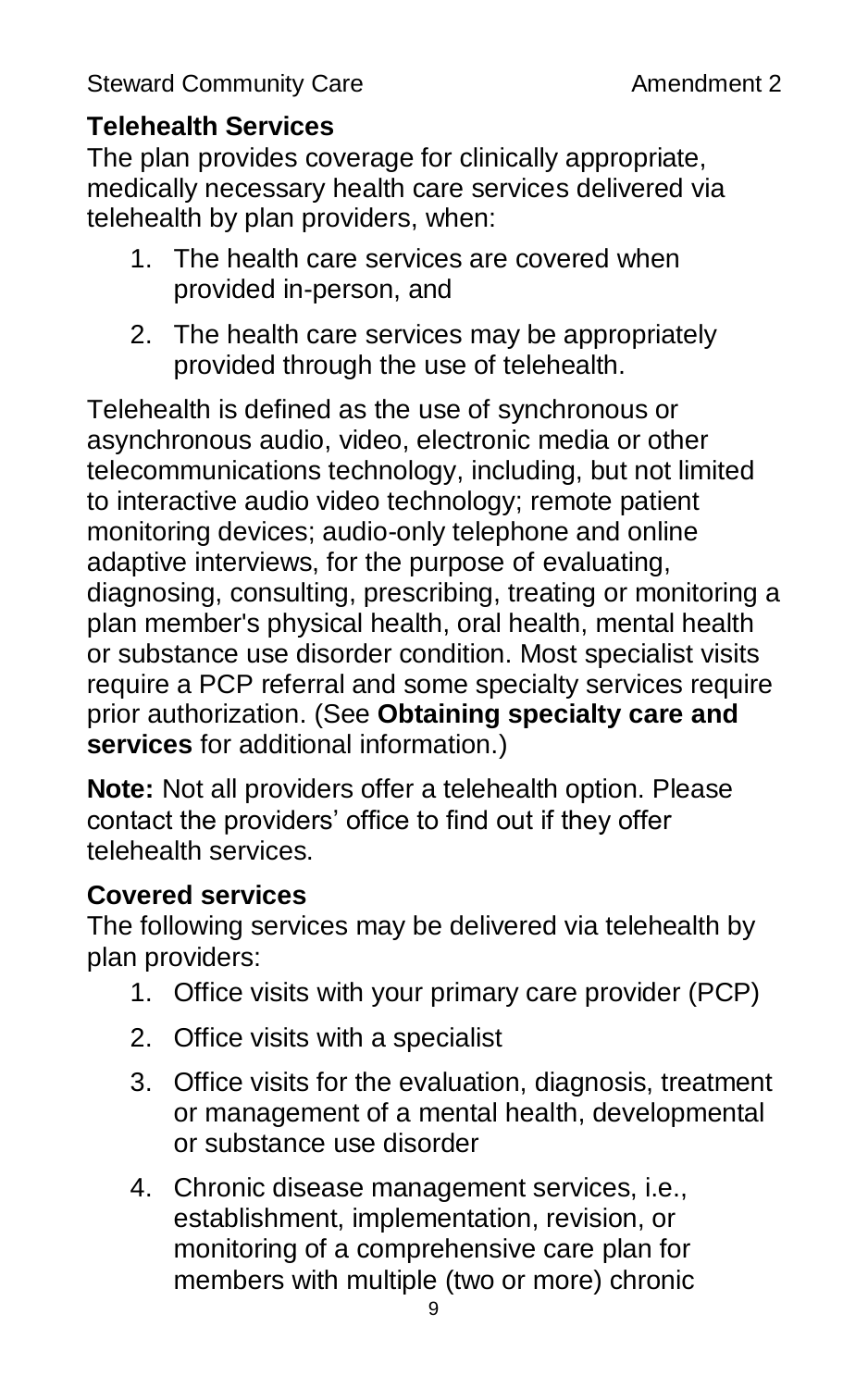conditions, including but not limited to diabetes, chronic obstructive pulmonary disease, asthma, congestive heart failure, hypertension, history of stroke, cancer and coronary artery disease

5. Remote patient monitoring, also known as remote physiologic monitoring, or RPM. RPM involves the collection and analysis of physiologic data that are used to develop and manage a treatment plan related to a chronic and/or acute health illness or condition.

In addition to covering services delivered via telehealth by plan providers, the plan covers telehealth visits through an approved telehealth vendor. Refer to the **Emergency and urgent care section** of this *Member Handbook/Evidence of Coverage* for more information on telehealth services delivered by an approved telehealth vendor.

# **Exclusions**

1. Health care services delivered via telehealth by non-plan providers without prior authorization from the plan

### **Other plan and benefits features**

Under **Other plan features** in the **Other plan benefits and features** section, replace bullet 7 with the following:

 With Care Connect, you get free access, by phone to experienced registered nurses 24 hours a day, 7 days a week to answer your health questions.

Remove the following bullet:

 Caremark ExtraCare Health Care® discount, eligible members receive a CVS Caremark ExtraCare Health Card which allows them to receive a 20% discount on certain items at any CVS/pharmacy® store or online at [www.cvs.com](http://www.cvs.com/)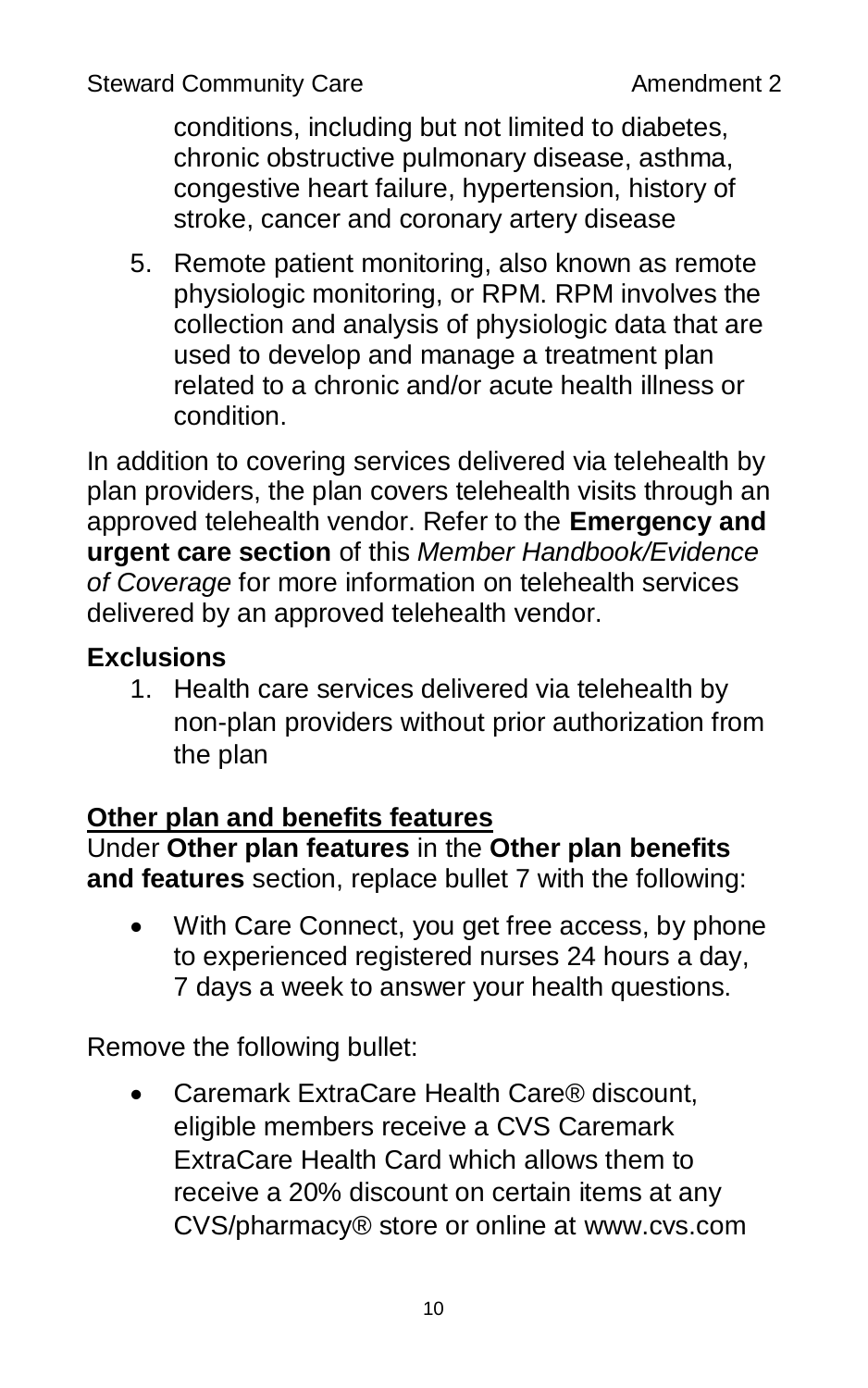# **AMENDMENT 1**

<span id="page-13-0"></span>This is part of your Steward Community Care *Member Handbook/Evidence of Coverage* Form #20-730-030

This amendment changes certain sections of your Steward Community Care Member Handbook/Evidence of Coverage. Please read it carefully and keep it with your handbook. The information in this amendment replaces any information in your handbook, Schedule of Benefits or prior amendments that conflicts with it. If you have questions about this amendment, please contact the Customer Service Department at 1-800-868-5200 (TRS 711). Representatives are available Monday, Tuesday, Thursday and Friday from 8 a.m. to 6 p.m. and Wednesday from 10 a.m. to 6 p.m.

Your *Member Handbook/Evidence of Coverage* has been amended to include information on the following:

- 1. Our website
- 2. Medical management
- 3. Disenrollment rates
- 4. General exclusions and limitations

The following changes apply to your *Member Handbook/Evidence of Coverage*:

### **Questions? Just Ask.**

Effective immediately the following change applies:

Under **Our website** in the **Questions? Just ask.** section, replace the first bullet with the following:

 **Get online access to your claims, benefits and more-at any time of day or night** Log into MyFallon, our secure member portal, to see your copayments, track deductibles and out-of-

20-730-030\_A1\_0121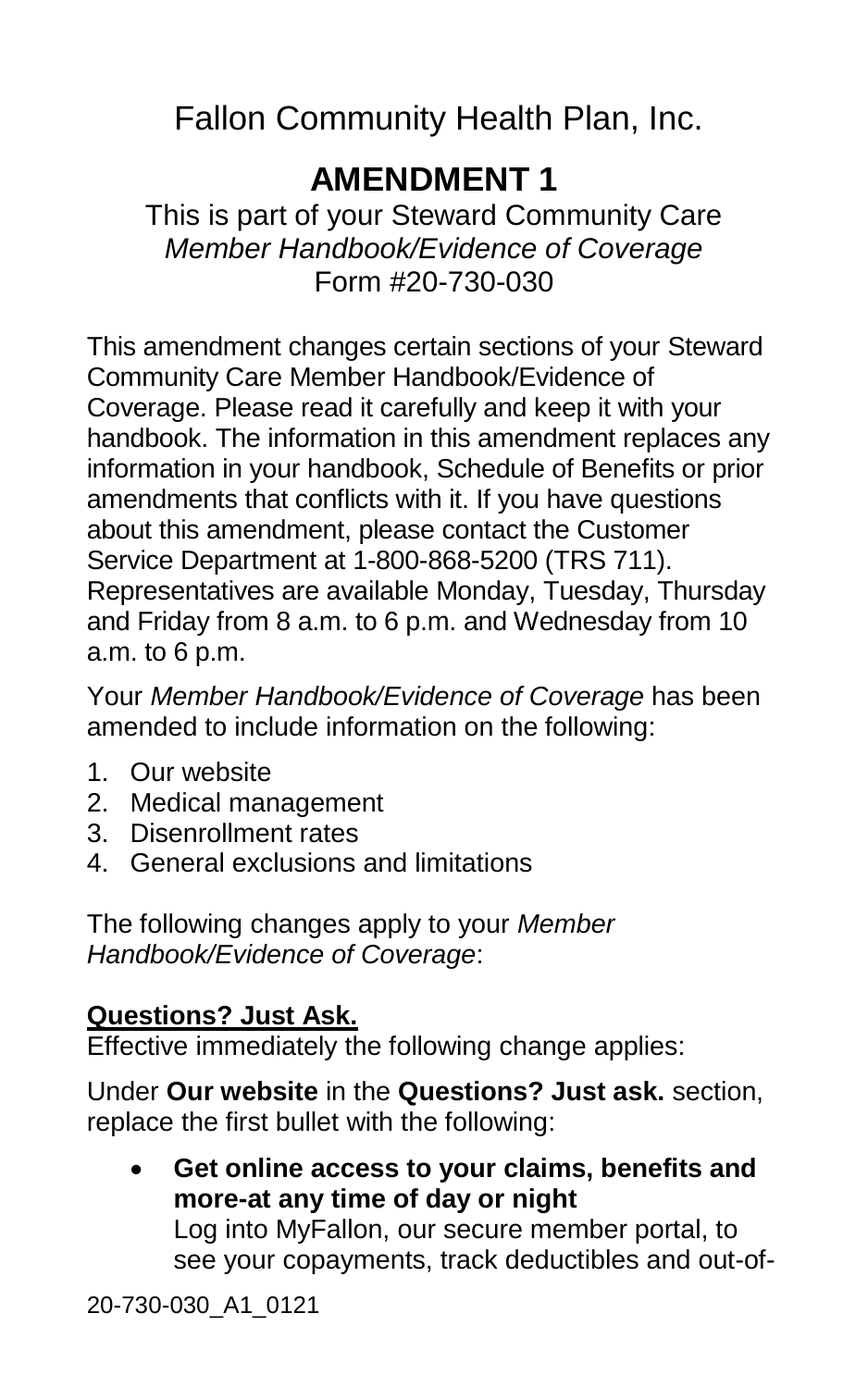Steward Community Care **Amendment 1** 

pocket-maximums, change your PCP, check authorizations and more. Visit fallonhealth.org/myfallon to register and log in.

### **Medical management**

Effective immediately the following change applies:

Under **Services** in the **Medical management** section, replace the third paragraph with the following:

You may contact our toll free number 1-800-868-5200 or visit our website at [www.fallonhealth.org](http://www.fallonhealth.org/) to obtain the network status of an identified health care provider, an estimate for a proposed admission, procedure or service and the estimated amount you will be responsible to pay for a proposed admission, procedure or service that is a medically necessary covered benefit. Estimates will be based on the information available to us at the time you make your request. All costs are estimated, and the actual amount you pay may vary due to unforeseen services that arise out of the proposed admission, procedure or service.

# **2020 Disenrollment rates**

Effective immediately the following change applies:

Under **Involuntary cancellation rate** in the **Leaving Fallon** section, replace entire paragraph with the following:

For the calendar year 2020, Fallon's involuntary cancellation or disenrollment rate was 0.00%. The involuntary disenrollment rate includes any members disenrolled by the plan due to misrepresentation or fraud on the part of the member or commission of acts of verbal or physical abuse. For calendar year 2020, Fallon's voluntary disenrollment rate was 0.03%.

# **General exclusions and limitations**

Effective July 1, 2021 the following change applies:

Under **General exclusions and limitations** section, replace bullet 13 with the following: